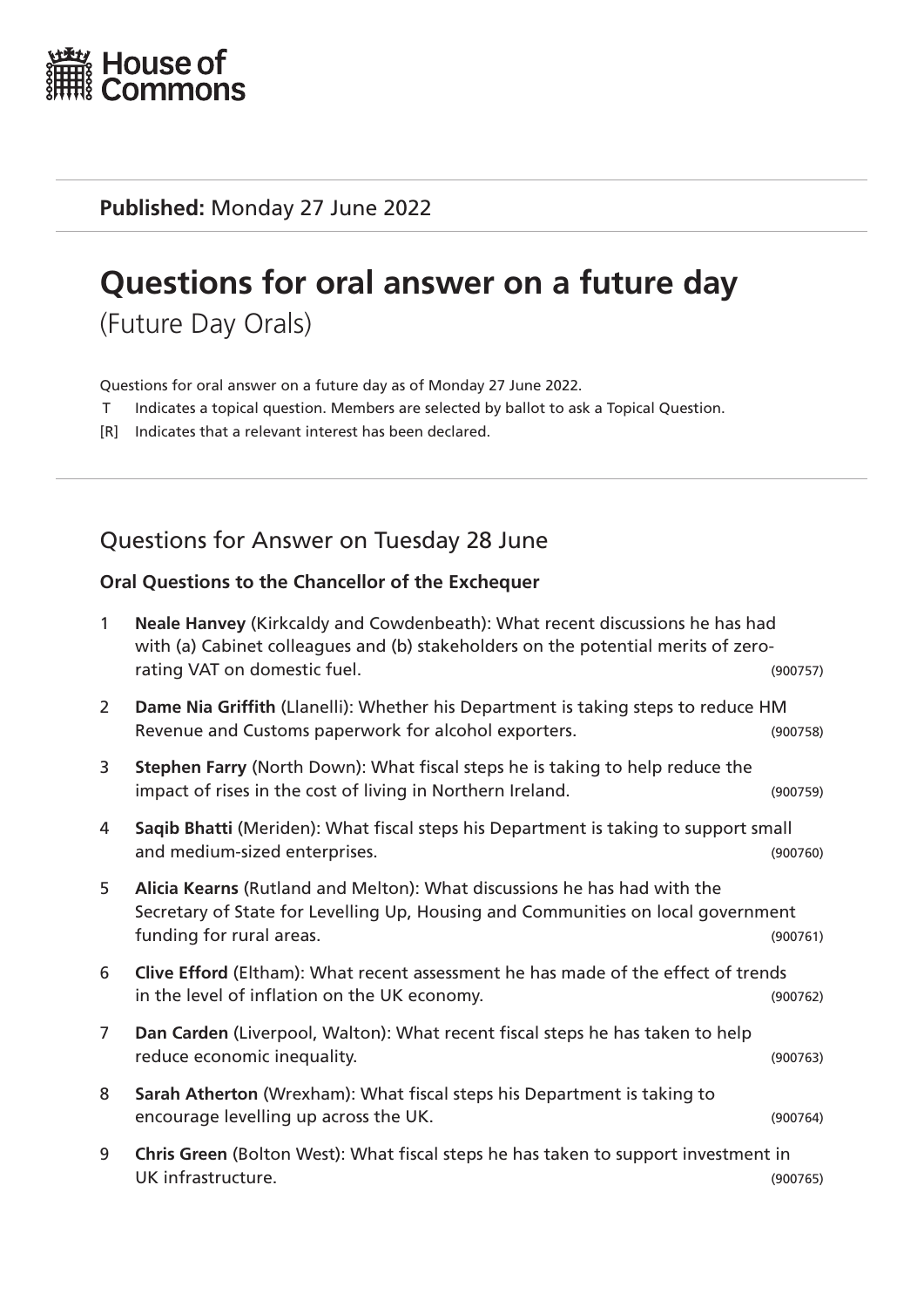| 10 <sup>°</sup> | Simon Fell (Barrow and Furness): What fiscal steps his Department is taking to<br>support the credit union sector.                                                                                                         | (900766) |
|-----------------|----------------------------------------------------------------------------------------------------------------------------------------------------------------------------------------------------------------------------|----------|
| 11              | Marsha De Cordova (Battersea): What fiscal steps he is taking to help reduce the<br>impact of inflation on households' cost of living.                                                                                     | (900767) |
| 12              | Mr Gagan Mohindra (South West Hertfordshire): What fiscal steps his Department<br>is taking to support small and medium-sized enterprises.                                                                                 | (900768) |
| 13              | Joanna Cherry (Edinburgh South West): What recent assessment he has made of<br>the potential impact of his Department's fiscal policies on the cost of living.                                                             | (900769) |
| 14              | Ben Lake (Ceredigion): What discussions he has had with the Secretary of State for<br>Business, Energy and Industrial Strategy on the economic effect of the rise in (a)<br>fuel and (b) energy costs on small businesses. | (900770) |
| 15              | Danny Kruger (Devizes): What fiscal steps his Department is taking to support<br>economic growth across the UK.                                                                                                            | (900772) |
| 16              | Peter Aldous (Waveney): What discussions his Department has had with (a) Cabinet<br>colleagues and (b) stakeholders on the potential merits of a windfall tax on<br>electricity generators.                                | (900773) |
| 17              | Mary Glindon (North Tyneside): What fiscal steps he is taking to help reduce the<br>impact of inflation on households' cost of living.                                                                                     | (900774) |
| 18              | Stephen Crabb (Preseli Pembrokeshire): What recent assessment he has made of<br>the effectiveness of the Plan for Jobs in supporting people into work.                                                                     | (900775) |
| 19              | Christian Wakeford (Bury South): What fiscal steps he is taking to help reduce the<br>impact of inflation on households' cost of living.                                                                                   | (900776) |
| 20              | Gareth Bacon (Orpington): What plans the Government has to implement the<br>findings of the fundamental review of business rates.                                                                                          | (900777) |
| 21              | Andrew Bowie (West Aberdeenshire and Kincardine): If he will make an<br>assessment of the potential impact of the energy profits levy on investor<br>confidence in the North Sea energy sector.                            | (900779) |
| 22              | Mr Virendra Sharma (Ealing, Southall): What fiscal steps he is taking to help reduce                                                                                                                                       |          |
|                 | the impact of inflation on households' cost of living.                                                                                                                                                                     | (900780) |
| 23              | <b>Emma Hardy</b> (Kingston upon Hull West and Hessle): What recent steps he has<br>taken to ensure fairness in the application of the tax system.                                                                         | (900781) |

#### **At 12:15pm**

### **Topical Questions to the Chancellor of the Exchequer**

T1 **Philip Davies** (Shipley): If he will make a statement on his departmental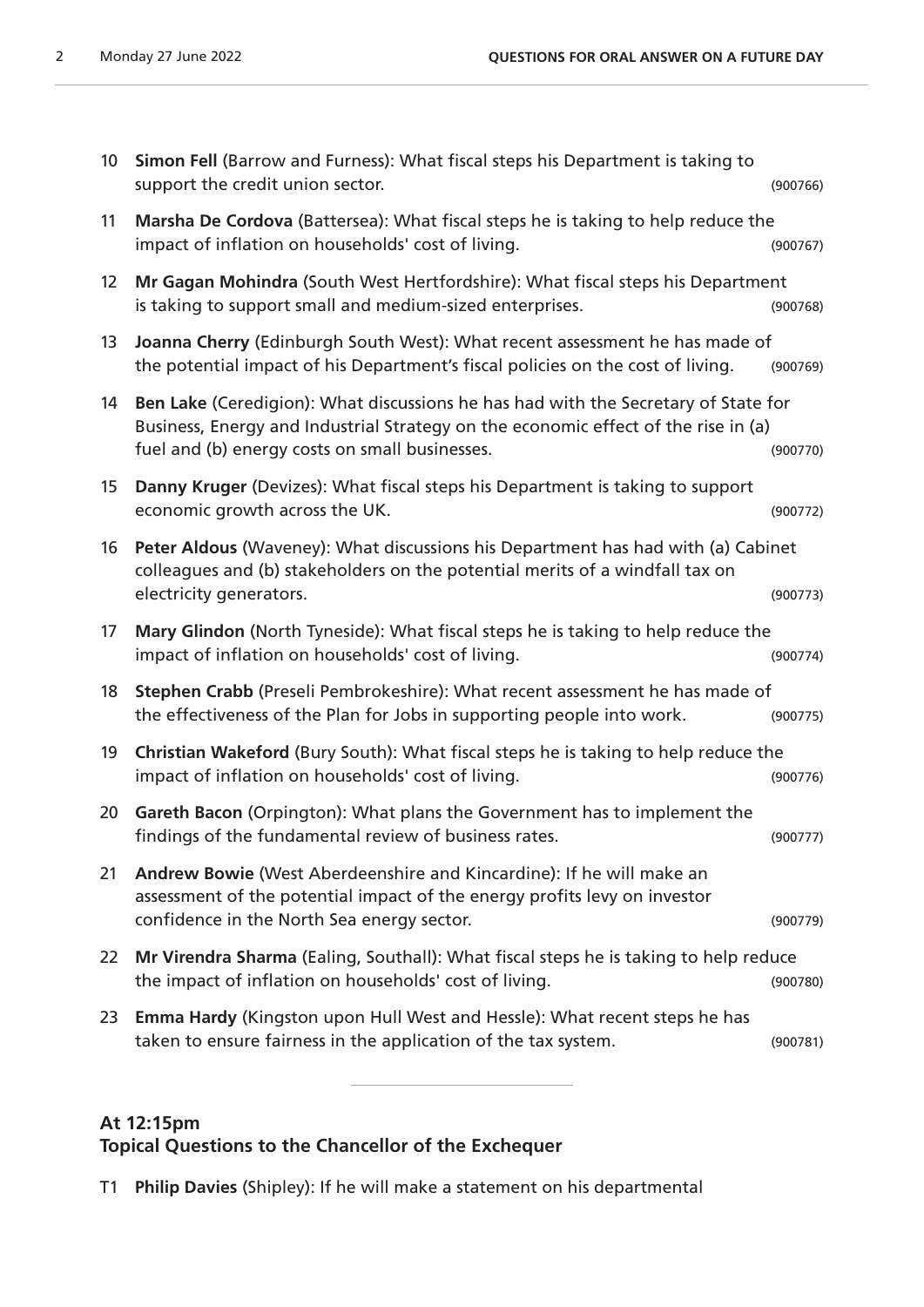|    | responsibilities.                                                   | (900747) |
|----|---------------------------------------------------------------------|----------|
| T2 | <b>Martin Vickers (Cleethorpes):</b>                                | (900748) |
| T3 | <b>Stephen Metcalfe (South Basildon and East Thurrock):</b>         | (900749) |
|    | T4 Dan Carden (Liverpool, Walton):                                  | (900750) |
|    | T5 Stuart C McDonald (Cumbernauld, Kilsyth and Kirkintilloch East): | (900751) |
|    | T6 Clive Efford (Eltham):                                           | (900752) |
| T7 | <b>Anthony Browne (South Cambridgeshire):</b>                       | (900753) |
| T8 | Mr Gagan Mohindra (South West Hertfordshire):                       | (900754) |
|    | T9 Felicity Buchan (Kensington):                                    | (900755) |
|    | T10 Patricia Gibson (North Ayrshire and Arran):                     | (900756) |

# Questions for Answer on Wednesday 29 June

## **Oral Questions to the Secretary of State for Scotland**

| 1              | <b>Tom Randall (Gedling): What steps the Government is taking to help support</b><br>Scotland's shipbuilding sector.                                                                      | (900697) |
|----------------|-------------------------------------------------------------------------------------------------------------------------------------------------------------------------------------------|----------|
| $\mathbf{2}$   | Fleur Anderson (Putney): What recent steps he has taken with the Secretary of<br>State for Business, Energy and Industrial Strategy to support carbon capture and<br>storage in Scotland. | (900698) |
| 3              | Angela Crawley (Lanark and Hamilton East): If he will make an assessment of the<br>impact of the Union on Scotland.                                                                       | (900699) |
| 4              | Scott Benton (Blackpool South): What recent discussions he has had with Cabinet<br>colleagues on improving Union connectivity.                                                            | (900700) |
| 5              | Alexander Stafford (Rother Valley): What recent discussions he has had with<br>Cabinet colleagues on the potential economic impact of building two freeports in<br>Scotland.              | (900701) |
| 6              | Chris Elmore (Ogmore): What recent discussions he has had with the Secretary of<br>State for Transport on the effect of High Speed Rail 2 on Scotland.                                    | (900703) |
| $\overline{7}$ | Carol Monaghan (Glasgow North West): If he will make an assessment of the effect<br>on Scotland of the state of democracy in the UK.                                                      | (900704) |
| 8              | Jane Stevenson (Wolverhampton North East): What steps the Government is<br>taking to help support Scotland's shipbuilding sector.                                                         | (900705) |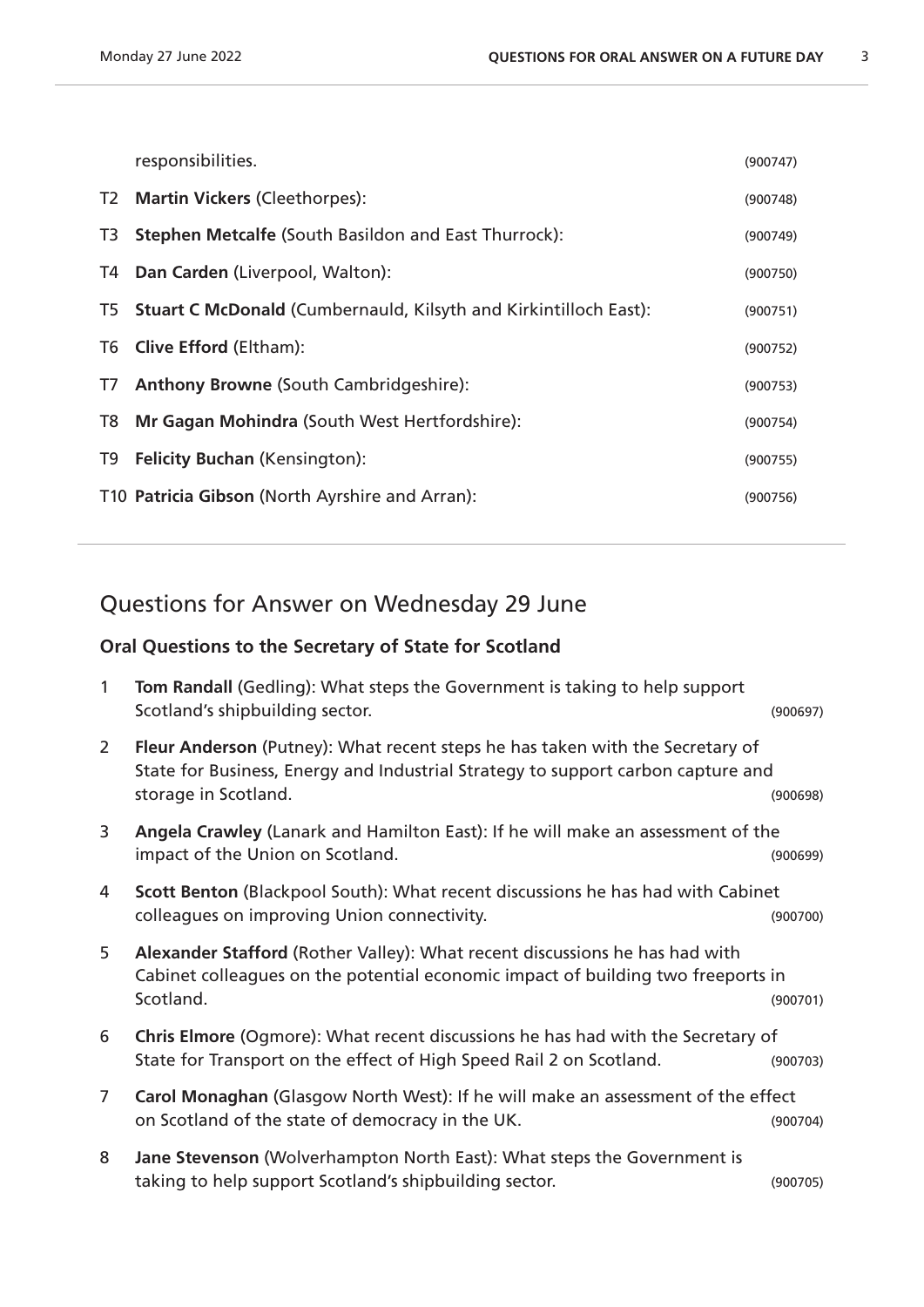| <b>Matt Vickers (Stockton South): What recent discussions he has had with Cabinet</b> |          |
|---------------------------------------------------------------------------------------|----------|
| colleagues on improving Union connectivity.                                           | (900706) |

- **Janet Daby** (Lewisham East): What recent steps his Department has taken to help support the Scottish economy. The support of the Scottish economy.
- **John Stevenson** (Carlisle): What recent discussions he has had with Cabinet colleagues on improving Union connectivity. (900708)
- **Mr Philip Hollobone** (Kettering): If he will have discussions with the (a) Chancellor of the Exchequer and (b) Scottish Government on the impact of the outbreak of covid-19 on fiscal deficits in (i) the UK and (ii) Scotland. (900709)
- **John McNally** (Falkirk): If he will make an assessment of the effect on Scotland of the state of democracy in the UK. (900711)

#### **At 12:00pm Oral Questions to the Prime Minister**

| $\mathbf{1}$      | Andrew Jones (Harrogate and Knaresborough): If he will list his official<br>engagements for Wednesday 29 June. | (900782) |
|-------------------|----------------------------------------------------------------------------------------------------------------|----------|
| 2                 | David Morris (Morecambe and Lunesdale):                                                                        | (900783) |
| 3                 | Peter Aldous (Waveney):                                                                                        | (900784) |
| 4                 | Patricia Gibson (North Ayrshire and Arran):                                                                    | (900785) |
| 5                 | Rosie Duffield (Canterbury):                                                                                   | (900786) |
| 6                 | Mr John Baron (Basildon and Billericay):                                                                       | (900787) |
| 7                 | Sir Oliver Heald (North East Hertfordshire):                                                                   | (900788) |
| 8                 | Tim Loughton (East Worthing and Shoreham):                                                                     | (900789) |
| 9                 | Paul Bristow (Peterborough):                                                                                   | (900790) |
| 10                | Daniel Kawczynski (Shrewsbury and Atcham):                                                                     | (900791) |
| 11                | Johnny Mercer (Plymouth, Moor View):                                                                           | (900792) |
| $12 \overline{ }$ | Layla Moran (Oxford West and Abingdon):                                                                        | (900793) |
| 13                | Liz Saville Roberts (Dwyfor Meirionnydd):                                                                      | (900794) |
| 14                | David Simmonds (Ruislip, Northwood and Pinner):                                                                | (900795) |
| 15                | <b>Gill Furniss (Sheffield, Brightside and Hillsborough):</b>                                                  | (900796) |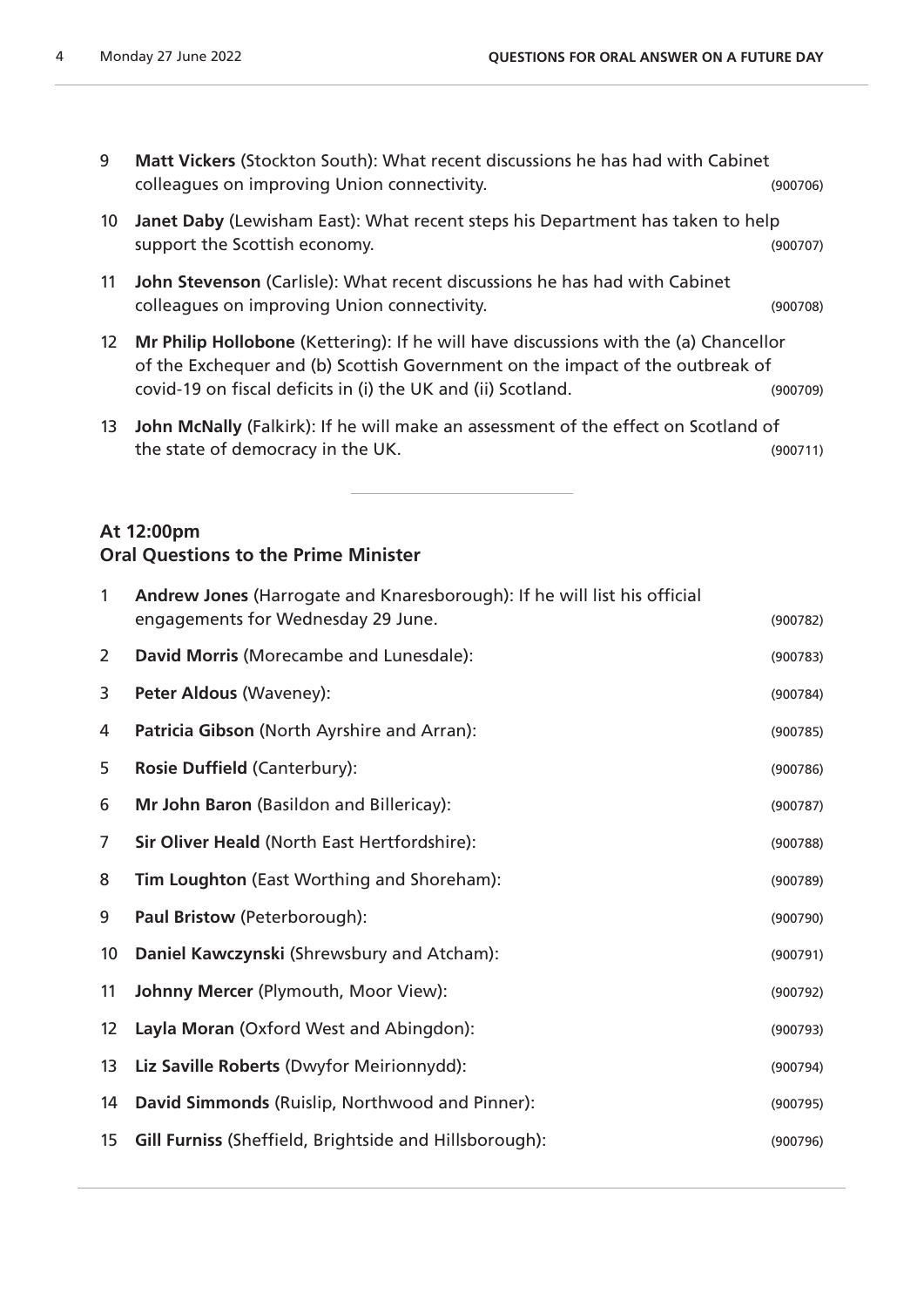# Questions for Answer on Thursday 30 June

## **Oral Questions to the Secretary of State for Transport**

| 1               | Mark Menzies (Fylde): What steps he is taking to modernise the UK's railways.                                                                                                                                                 | (900807) |
|-----------------|-------------------------------------------------------------------------------------------------------------------------------------------------------------------------------------------------------------------------------|----------|
| $\overline{2}$  | Aaron Bell (Newcastle-under-Lyme): What steps he is taking to improve electric<br>vehicle infrastructure.                                                                                                                     | (900808) |
| 3               | Chris Loder (West Dorset): What steps he is taking to ensure the provision of bus<br>services to rural areas that have not been successful in securing funding following<br>the submission of a Bus service improvement plan. | (900809) |
| 4               | John Penrose (Weston-super-Mare): What assessment he has made of the potential<br>impact of proposals in the Williams-Shapps Plan for Rail on the choice of train<br>service providers available to rail passengers.          | (900810) |
| 5               | Karl Turner (Kingston upon Hull East): What recent discussions he has had with<br>representatives of rail industry employers and trade unions on resolving the recent<br>industrial dispute.                                  | (900811) |
| 6               | Lee Anderson (Ashfield): What recent progress he has made on reopening closed<br>railway lines and stations.                                                                                                                  | (900812) |
| $\overline{7}$  | Margaret Ferrier (Rutherglen and Hamilton West): What assessment he has made<br>of the potential risks of legalising e-scooters.                                                                                              | (900813) |
| 8               | Tim Loughton (East Worthing and Shoreham): What recent progress has been<br>made on developing options for the upgrade of the A27 between Shoreham and<br>Worthing.                                                           | (900814) |
| 9               | Caroline Ansell (Eastbourne): What steps he is taking to modernise the UK's<br>railways.                                                                                                                                      | (900816) |
| 10              | Sarah Green (Chesham and Amersham): What support his Department is providing<br>to local authorities for the repair of potholes and road maintenance.                                                                         | (900817) |
| 11              | Jacob Young (Redcar): What steps he is taking to expand intercity rail links<br>between London and the nations and regions of the UK.                                                                                         | (900818) |
| 12 <sup>2</sup> | Cherilyn Mackrory (Truro and Falmouth): What steps he has taken to support the<br>launch of rockets and satellites from the UK.                                                                                               | (900819) |
| 13              | Mary Kelly Foy (City of Durham): What assessment he has made of the (a)<br>management and (b) specifications of the use of Automatic Route Setting on<br>railways.                                                            | (900820) |
| 14              | Rachael Maskell (York Central): What steps he is taking to encourage a shift from<br>the use of cars to active travel.                                                                                                        | (900821) |